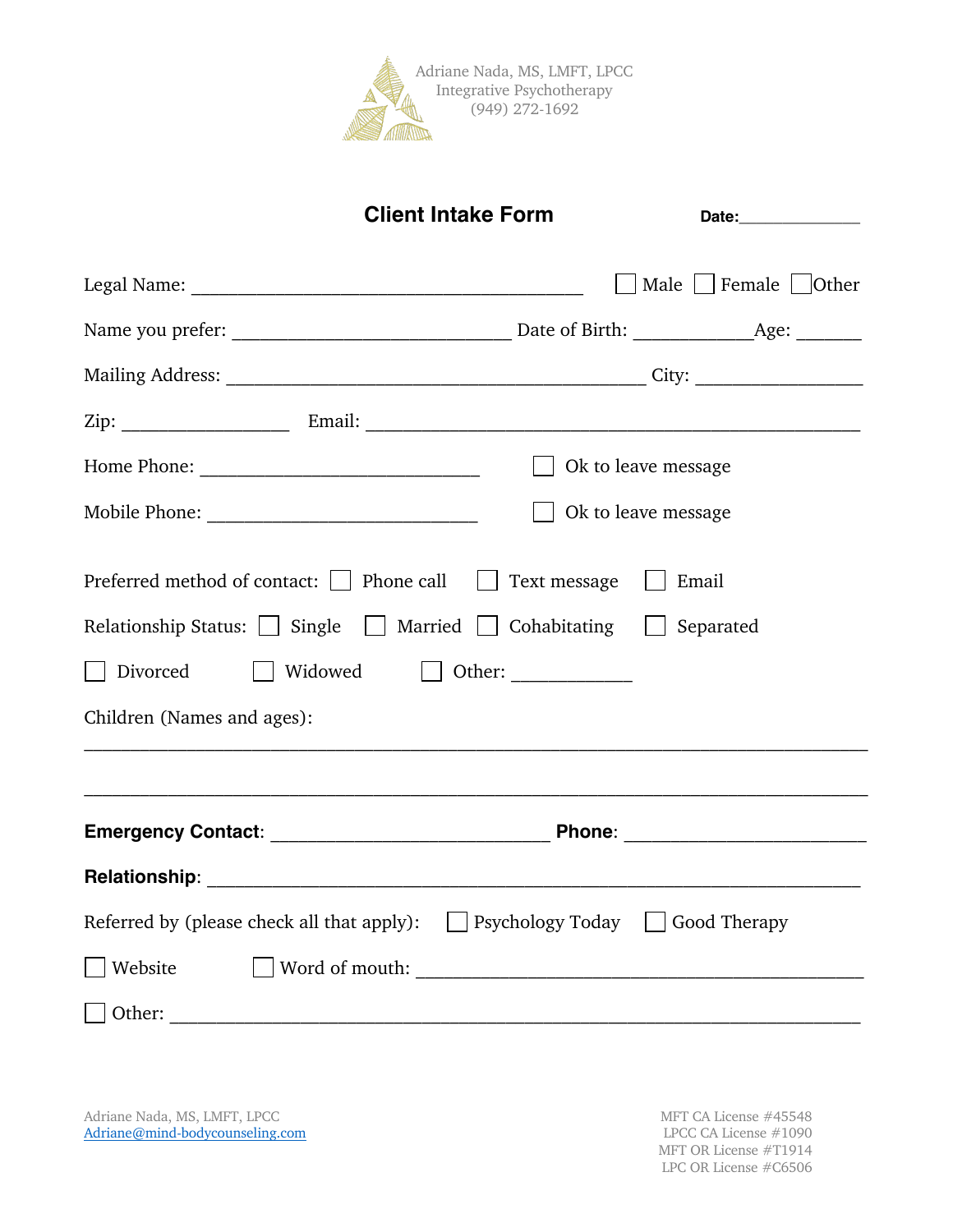

Your answers to the following questions will provide additional information that will be beneficial to our counseling sessions. Please answer the questions below as completely as is comfortable for you.

## **Counseling**

Briefly describe the problem that brings you to counseling: \_\_\_\_\_\_\_\_\_\_\_\_\_\_\_\_\_\_\_\_\_

After counseling, what do you hope will be different regarding this problem?

What previous experience do you have with counseling?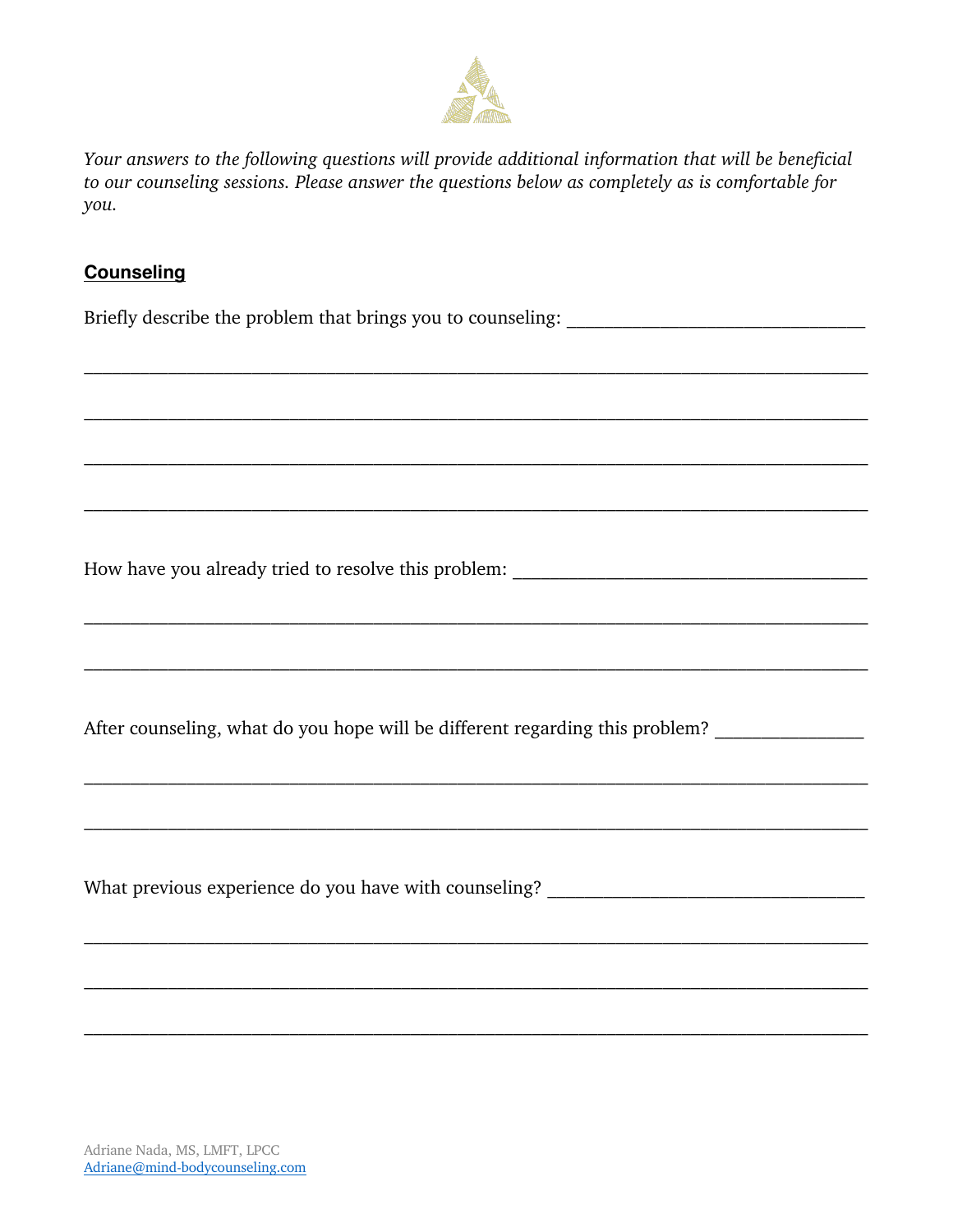

Please mark any of the following symptoms you are experiencing:

|                                                                                                                                                                                                                                                                                                       | Aggression/Fights                    |  | Hallucinations            |  | <b>Parenting Problems</b>                                                                 |
|-------------------------------------------------------------------------------------------------------------------------------------------------------------------------------------------------------------------------------------------------------------------------------------------------------|--------------------------------------|--|---------------------------|--|-------------------------------------------------------------------------------------------|
|                                                                                                                                                                                                                                                                                                       | Anxiety/Worry                        |  | <b>Hearing Voices</b>     |  | Poor memory/Confusion                                                                     |
|                                                                                                                                                                                                                                                                                                       | Appetite Issues                      |  | Hoarding                  |  | Pornography Compulsions                                                                   |
|                                                                                                                                                                                                                                                                                                       | Avoidance                            |  | Homicidal                 |  | Racing Thoughts                                                                           |
|                                                                                                                                                                                                                                                                                                       | Compulsive Behavior                  |  | Hopelessness              |  | <b>Relationship Problems</b>                                                              |
|                                                                                                                                                                                                                                                                                                       | Excessive device use                 |  | Hyperactivity             |  | <b>Risky Activity</b>                                                                     |
|                                                                                                                                                                                                                                                                                                       | Crying Spells                        |  | Substance Use             |  | Self-harm Behaviors                                                                       |
|                                                                                                                                                                                                                                                                                                       | Depression/Sadness                   |  | Impulsivity               |  | <b>Sexual Problems</b>                                                                    |
|                                                                                                                                                                                                                                                                                                       | Distractibility                      |  | Irritability              |  | <b>Shopping Problems</b>                                                                  |
|                                                                                                                                                                                                                                                                                                       | <b>Eating Problems</b>               |  | Lack motivation           |  | Social discomfort                                                                         |
|                                                                                                                                                                                                                                                                                                       | <b>Excessive Energy</b>              |  | Libido Changes            |  | <b>Sleep Problems</b>                                                                     |
|                                                                                                                                                                                                                                                                                                       | Fatigue                              |  | Loneliness                |  | Suspicion/Paranoia                                                                        |
|                                                                                                                                                                                                                                                                                                       | Fear away from home                  |  | Loss of Pleasure          |  | Withdrawal from people                                                                    |
|                                                                                                                                                                                                                                                                                                       | Flashbacks                           |  | Low self-worth            |  | Work/School Problems                                                                      |
|                                                                                                                                                                                                                                                                                                       | <b>Frequent Arguments</b>            |  | Nightmares                |  |                                                                                           |
|                                                                                                                                                                                                                                                                                                       | <b>Gambling Problems</b>             |  | <b>Obsessive Thoughts</b> |  |                                                                                           |
|                                                                                                                                                                                                                                                                                                       | Guilt/Shame                          |  | Panic Attacks             |  |                                                                                           |
| Other:<br>Are you currently experiencing suicidal thoughts? $\Box$ No $\Box$<br>Yes<br>If yes, please describe:<br>Have you ever experienced suicidal thoughts in the past? $\Box$ No $\Box$<br>Yes<br>If yes, please explain:<br>Have you ever attempted suicide? $\Box$ No $\Box$ Yes If yes, when: |                                      |  |                           |  |                                                                                           |
|                                                                                                                                                                                                                                                                                                       | If yes, please describe the attempt: |  |                           |  |                                                                                           |
| $\overline{\text{No}}$<br>  Yes                                                                                                                                                                                                                                                                       |                                      |  |                           |  | Are you or anyone in your household currently experiencing abuse or violence of any kind? |
|                                                                                                                                                                                                                                                                                                       |                                      |  |                           |  |                                                                                           |
|                                                                                                                                                                                                                                                                                                       |                                      |  |                           |  |                                                                                           |
|                                                                                                                                                                                                                                                                                                       |                                      |  |                           |  |                                                                                           |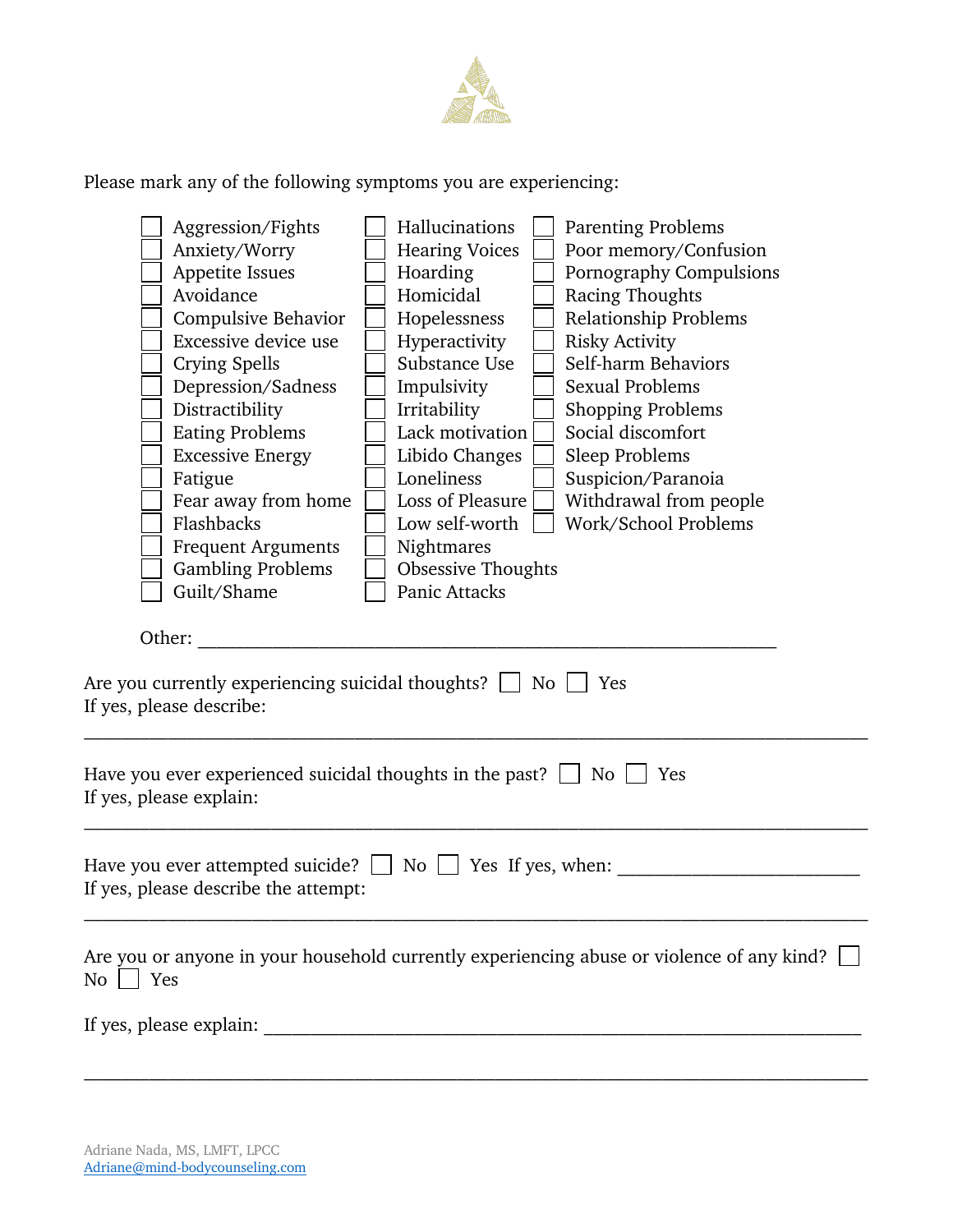

# **Medical History**

| Are you currently being treated for any medical conditions? $\Box$ Yes $\Box$ No<br>If yes, please explain: |  |
|-------------------------------------------------------------------------------------------------------------|--|
| Are you currently taking medication for a mental health or medical condition?<br>$Yes \mid \mid No$         |  |
|                                                                                                             |  |
|                                                                                                             |  |
|                                                                                                             |  |
| What is your current or previous mental health diagnosis (if applicable)?                                   |  |
| Have you ever been treated for drug/alcohol use? $\Box$ No $\Box$ Yes If yes, when?                         |  |
| Have you ever abused prescription drugs? $\Box$ No $\Box$ Yes If yes, which ones and when?                  |  |
| Do you exercise regularly? $\Box$ No $\Box$ Yes If yes, explain what type(s) and how often:                 |  |
|                                                                                                             |  |
|                                                                                                             |  |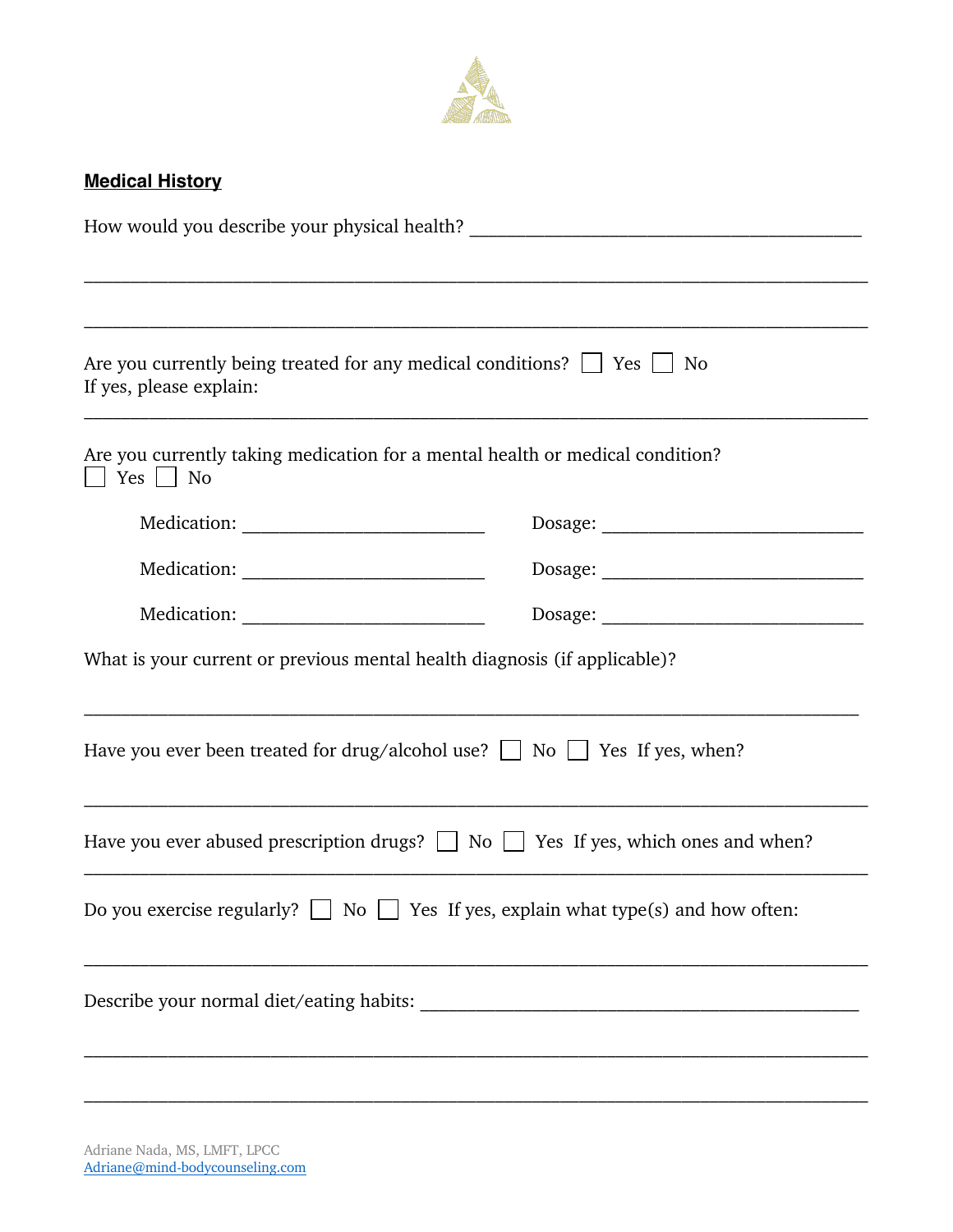

## **Family History**

In a few words, describe what your relationship has been like with your:

| Mother:                                                                                                                                                                                                 |
|---------------------------------------------------------------------------------------------------------------------------------------------------------------------------------------------------------|
| Father:                                                                                                                                                                                                 |
| Siblings:                                                                                                                                                                                               |
|                                                                                                                                                                                                         |
| Before you were 18, did you experience any of the following?                                                                                                                                            |
| ] Parents Divorced (your age: ◯ ) □ Lived with step-parents/siblings<br>] Adopted (your age: ◯ Not raised by bio-parent                                                                                 |
| Have you experienced the death of someone close to you? $\Box$ No $\Box$ Yes<br>If so, please give name, relationship, and your age at the time:                                                        |
| Did either of your parents' abuse drugs or alcohol? $\Box$ No $\Box$ Yes<br>If yes, please explain:                                                                                                     |
| Were the adults in your household abusive or disrespectful towards each other?<br>  No     Yes                                                                                                          |
| Were you verbally, emotionally, sexually or physically abused? $\Box$ No $\Box$ Yes<br>If yes, please explain:                                                                                          |
| Do any of your current or extended family members have a history of mental illness<br>(depression, anxiety, attention deficit, bipolar disorder, etc.)? $\Box$ No $\Box$ Yes<br>If yes, please explain: |
|                                                                                                                                                                                                         |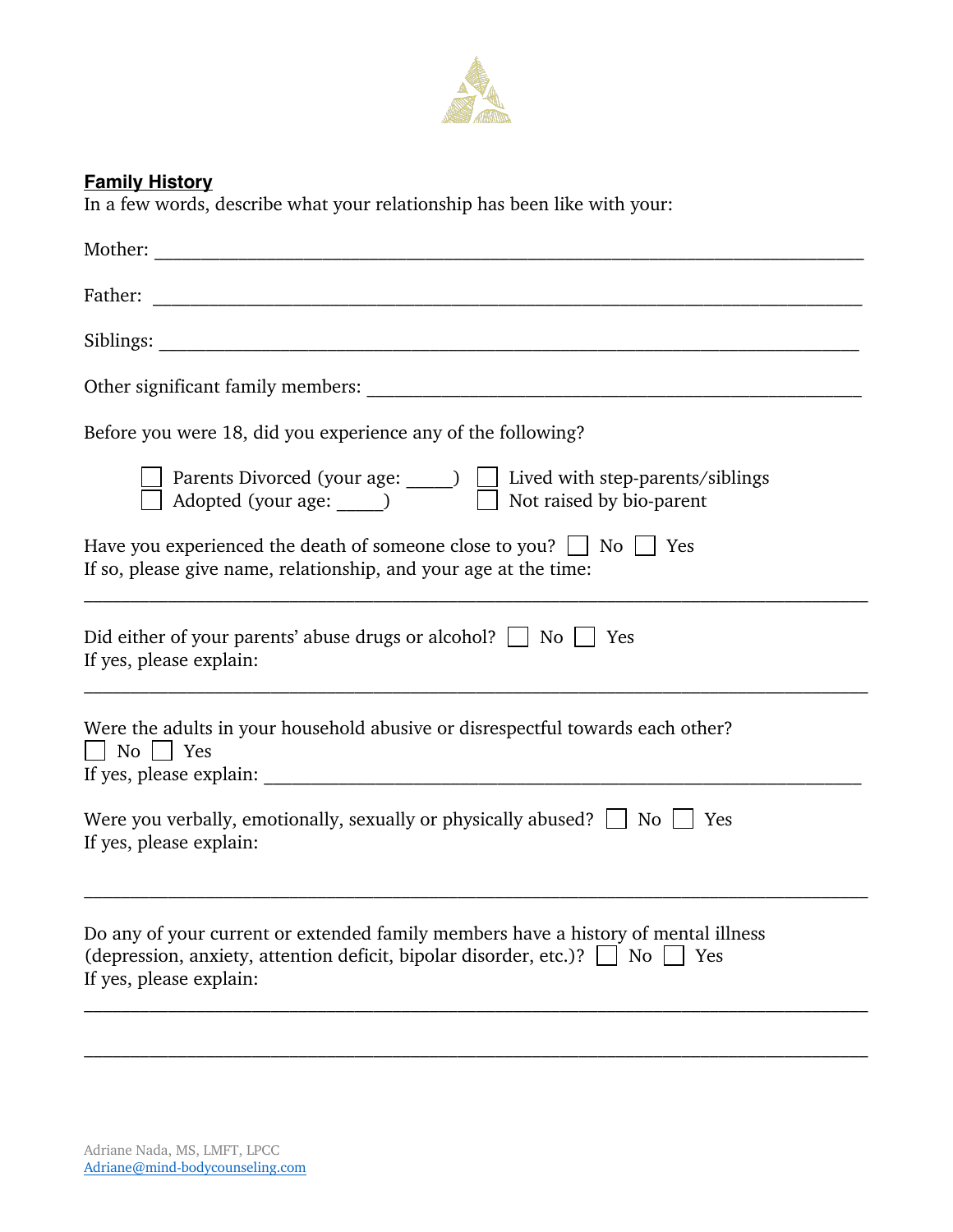

What additional information about your childhood or family would be important to know?

# **Current Resources**

|  | Do you feel you have an adequate support system? $\Box$ No $\Box$ Yes |  |  |
|--|-----------------------------------------------------------------------|--|--|
|  |                                                                       |  |  |

Please describe your network of social support (friends, co-workers, significant others, spiritual communities, self-help groups, etc.):

What are your interests, hobbies, activities?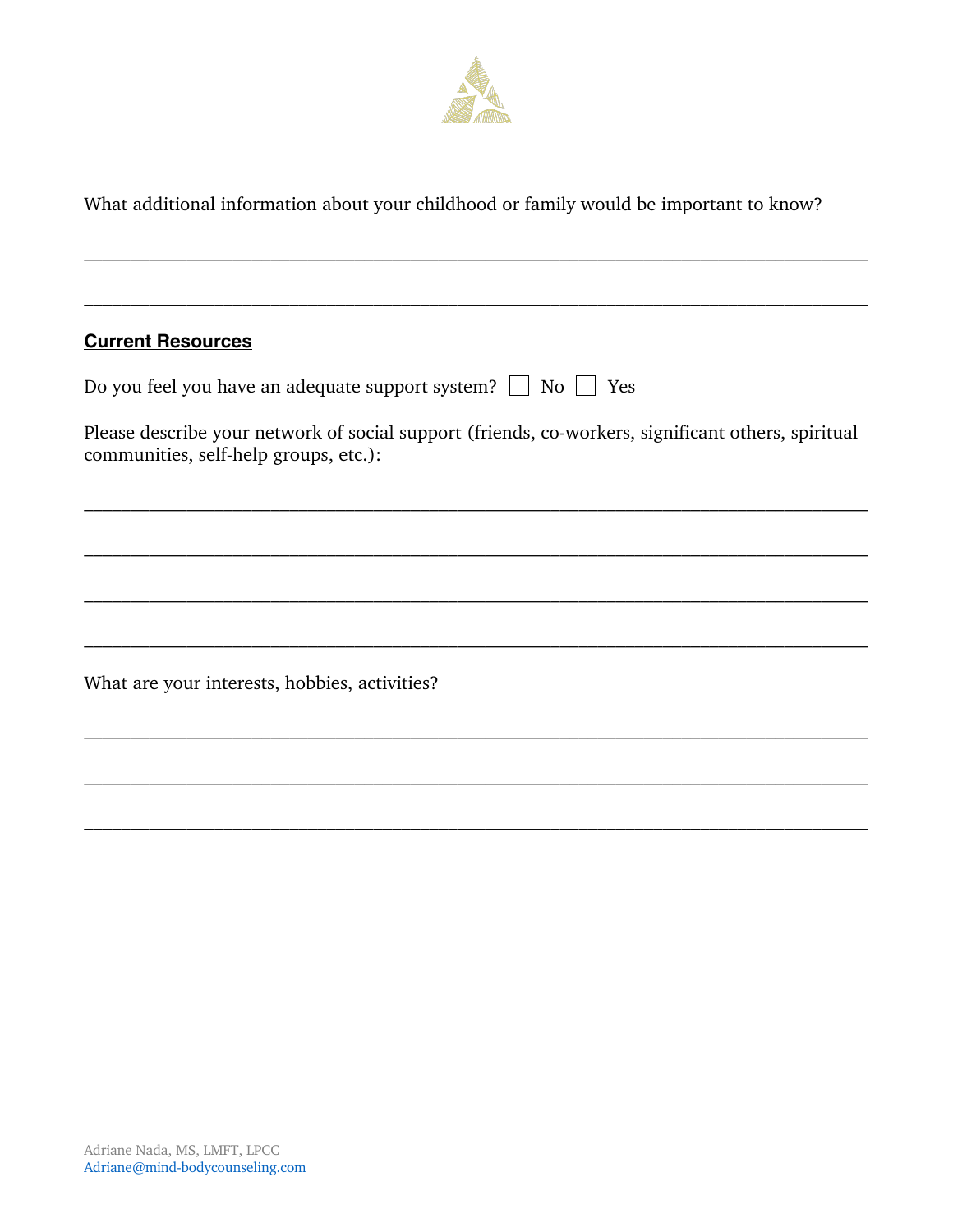# **Informed Consent**

#### **INTRODUCTION**

This Client Consent Agreement (herein "Client Agreement" or "Agreement") is intended to provide [name of client] \_\_\_\_\_\_\_\_\_\_\_\_\_\_\_\_\_\_\_\_\_\_\_\_\_\_\_\_\_\_\_\_ (herein "Client") with important information regarding the practices, policies and procedures of Adriane Nada, MS, LMFT, LPCC (herein "Therapist"), and to clarify the terms of the professional therapeutic relationship between Therapist and Client. Any questions or concerns regarding the contents of this Agreement should be discussed with Therapist prior to signing it.

\_\_\_\_\_\_\_\_ (*Client Initials*)

#### **THERAPIST BACKGROUND AND QUALIFICATIONS**

Therapist is a Licensed Marriage and Family Therapist (LMFT) and a Licensed Professional Clinical Counselor (LPCC), independently working in private practice specializing in relationship counseling for couples and individuals. Therapist has a Master's degree in Counseling (with an emphasis on Marriage and Family Therapy) from California State University, Fullerton. Therapist uses research-based therapeutic interventions from Psychodynamic Theory, Eye Movement Desensitization and Reprocessing Therapy (EMDR), Humanistic/Existential Theory, and other mind-body approaches. Therapist's approach to therapy can be described as integrative and compassionate.

\_\_\_\_\_\_\_\_ (*Client Initials*)

#### **RISKS AND BENEFITS OF THERAPY**

Psychotherapy is a process in which Therapist and Client discuss a myriad of issues, events, experiences and memories for the purpose of creating positive change so Client can experience his/her life more fully. It provides an opportunity to better, and more deeply understand oneself, as well as, any problems or difficulties Client may be experiencing. Psychotherapy is a joint effort between Client and Therapist. Participating in therapy may result in a number of benefits to Client, including, but not limited to, reduced stress and anxiety, a decrease in negative thoughts and self-sabotaging behaviors, improved interpersonal relationships, increased comfort in social, work, and family settings, increased capacity for intimacy, and increased self-confidence. Such benefits may also require substantial effort on the part of Client, including an active participation in the therapeutic process, honesty, and a willingness to change feelings, thoughts and behaviors. There is no guarantee that therapy will yield any or all of the benefits listed above. Participating in therapy may also involve some discomfort, including remembering and discussing unpleasant events, feelings and experiences. The process may evoke strong feelings of sadness, anger, fear, etc. There may be times in which Therapist will challenge Client's perceptions and assumptions, and offer different perspectives. The issues presented by Client may result in unintended outcomes, including changes in personal relationships. Client should be aware that any decision on the status of his/her personal relationships is the responsibility of Client. During the therapeutic process, many Clients find that they feel worse before they feel better. This is generally a normal course of events. Personal growth and change may be easy and swift at times, but may also be slow and frustrating. Client should address any concerns he/she has regarding his/her progress in therapy with Therapist.

\_\_\_\_\_\_\_\_ (*Client Initials*)

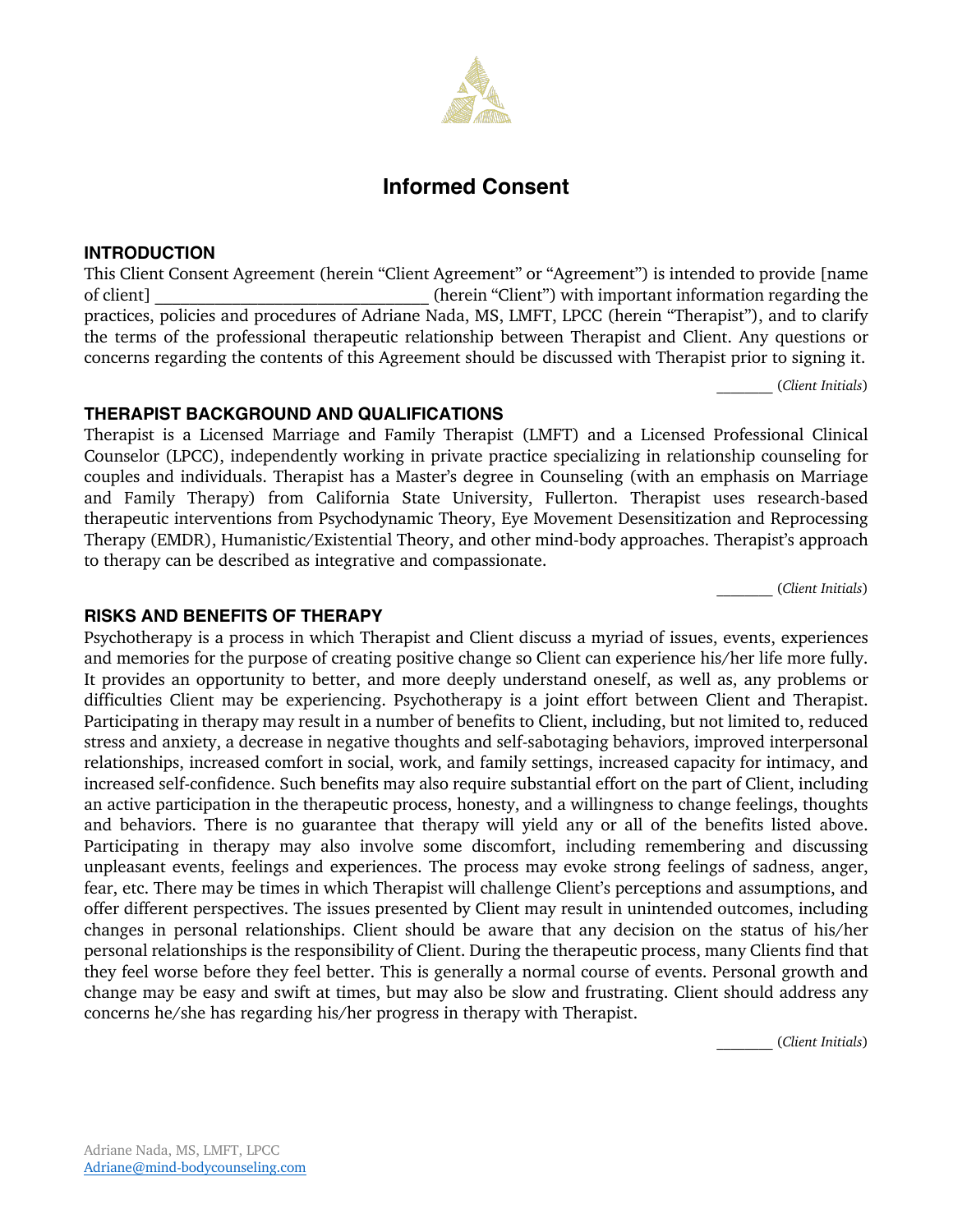## **RECORDS AND RECORD KEEPING**

Therapist may take notes during session, and will also produce other notes and records regarding Client's treatment. These notes constitute Therapist's clinical and business records, which by law, Therapist is required to maintain. Such records are the sole property of Therapist. Therapist will not alter his/her normal record keeping process at the request of any Client. Should Client request a copy of Therapist's records, such a request must be made in writing. Therapist reserves the right, under California law, to provide Client with a treatment summary in lieu of actual records. Therapist also reserves the right to refuse to produce a copy of the record under certain circumstances, but may, as requested, provide a copy of the record to another treating health care provider. Therapist will maintain Client's records for ten years following termination of therapy. However, after ten years, Client's records will be destroyed in a manner that preserves Client's confidentiality.

### **CONFIDENTIALITY**

The information disclosed by Client is generally confidential and will not be released to any third party without written authorization from Client, except where required or permitted by law. Exceptions to confidentiality, include, but are not limited to, reporting child, elder and dependent adult abuse, when a Client makes a serious threat of violence towards a reasonably identifiable victim, or when a Client is dangerous to him/herself or the person or property of another.

\_\_\_\_\_\_\_\_ (*Client Initials*)

#### **PHONE SESSIONS & VIDEO-CONFERENCING SESSIONS**

In addition to in-person therapeutic services, Therapist also offers psychotherapy over the phone and by live video-conferencing through Zoom. Telehealth is defined as the delivery of psychotherapy services using information and communication technologies to consult, diagnose, treat, or educate Client while Client is at an "originating site" and Therapist is at a "distant site." Under Therapist is only permitted to provide Telehealth to Client while Client is in the state in which Therapist is licensed. The practice of Telehealth with Therapist involves providing psychotherapy through "synchronous interaction" which is real-time, interactive communication using the telephone or live video-conferencing. All practices, policies and procedures previously outlined in Client Consent Form Agreement are still in effect when Telehealth is added as a mode psychotherapy service delivery. Some of the main benefits of Telehealth include increased flexibility, portability, and access to psychotherapy for Client. Some of the risks of Telehealth include, but are not limited to, increased risk for breaches of confidentiality despite reasonable efforts on the part of Therapist due to disruption or distortion by technical failures or security breaches of technology as well as interruption by unauthorized persons. In order to minimize the risks as much as possible, Client is responsible for ensuring his/her privacy at the time of receiving Telehealth services (e.g. Client can ensure before the session that no third party is in the room or on another phone line overhearing the contents of the session.) If Therapist suspects that an unauthorized person is in listening distance of the Telehealth session, the session will be terminated and can be rescheduled for another time.

\_\_\_\_\_\_\_\_ (*Client Initials*)

#### **THERAPIST AVAILABILITY**

Therapist's office is equipped with a voice mail system that allows Client to leave a message at any time. Therapist will make every effort to return calls within 24 hours (or by the next business day), but cannot guarantee the calls will be returned immediately. Therapist is unable to provide 24-hour crisis service. In the event that Client is feeling unsafe or requires immediate medical or psychiatric assistance, he/she should call 911, or go to the nearest emergency room.

\_\_\_\_\_\_\_\_ (*Client Initials*)



\_\_\_\_\_\_\_\_ (*Client Initials*)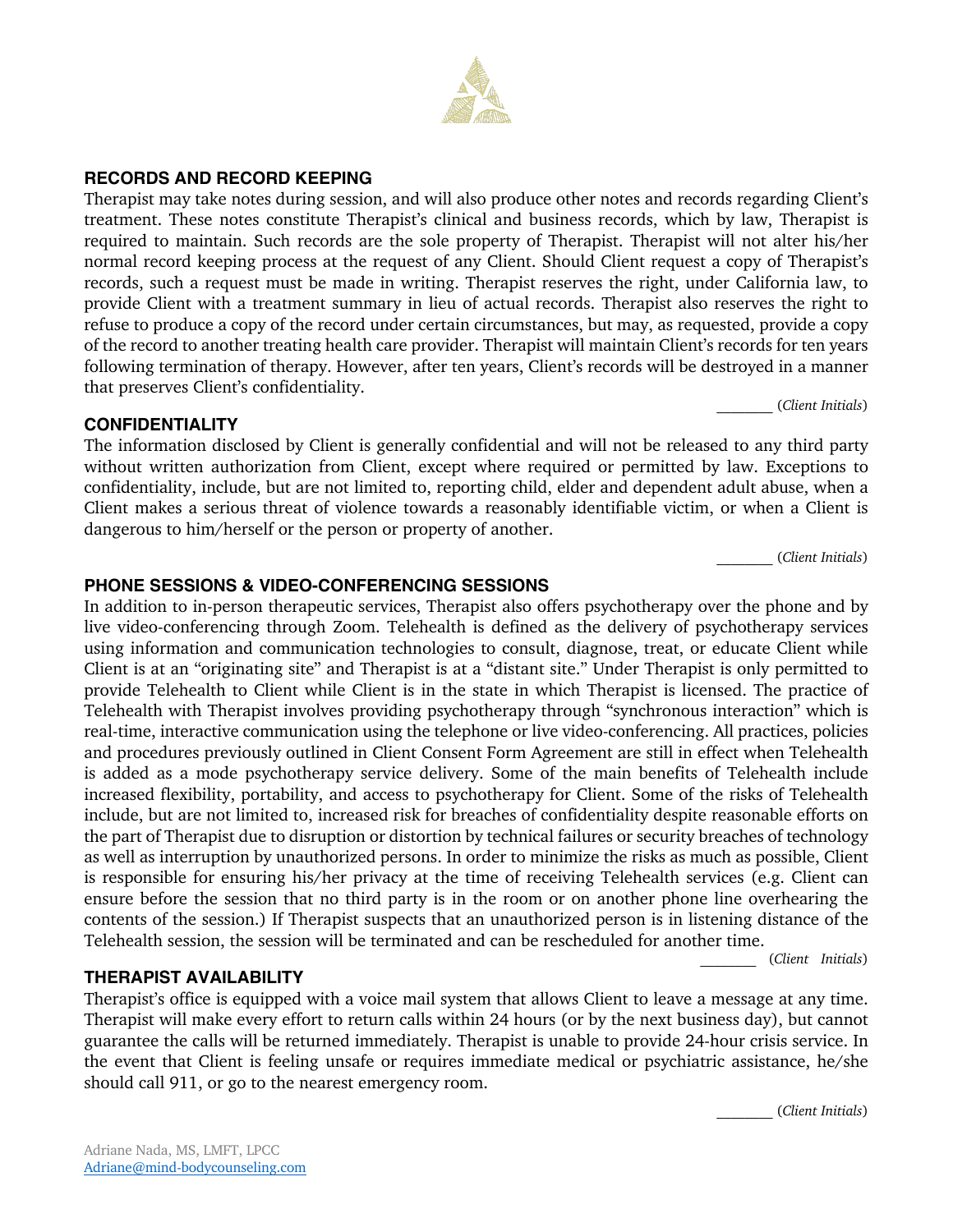

#### **CLIENT LITIGATION**

Therapist will not voluntarily participate in any litigation, or custody dispute in which Client and another individual, or entity, are parties. Therapist has a policy of not communicating with Client's attorney and will generally not write or sign letters, reports, declarations, or affidavits to be used in Client's legal matter. Therapist will generally not provide records or testimony unless compelled to do so. Should Therapist be subpoenaed, or ordered by a court of law, to appear as a witness in an action involving Client, Client agrees to reimburse Therapist for any time spent for preparation, travel, or other time in which Therapist has made him/herself available for such an appearance at Therapist's usual and customary hourly rate of \$160 per hour. The information disclosed by Client, as well as any records created, is subject to the psychotherapist-patient privilege. Typically, the Client is the holder of the psychotherapist-patientprivilege. If Therapist received a subpoena for records, deposition testimony, or testimony in a court of law, Therapist will assert the psychotherapist-patient privilege on Client's behalf until instructed, in writing, to do otherwise by Client or Client's representative. Client should be aware that he/she might be waiving the psychotherapist-patient privilege if he/she makes his/her mental or emotional state an issue in a legal proceeding. Client should address any concerns regarding the psychotherapist-patient privilege with his/her attorney.

\_\_\_\_\_\_\_\_ (*Client Initials*)

#### **FEE AND FEE ARRANGEMENTS**

The agreed upon fee between Therapist and Client is **\$160 per 55-minute session and \$240 per 85 minute session**. If Client consists of more than one person (i.e. a couple or family), members of the unit of treatment (couple or family) are responsible for designating who will provide payment for session. Therapist reserves the right to periodically adjust this fee. Client will be notified of any fee adjustment in advance. From time-to-time, Therapist may engage in telephone contact with Client for purposes other than scheduling sessions. Client is responsible for payment of the agreed upon fee (on a pro rata basis) for any telephone calls longer than ten minutes. In addition, from time-to-time, Therapist may engage in telephone contact with third parties at Client's request and with Client's advance written authorization. Client is responsible for payment of the agreed upon fee (on a pro rata basis) for any telephone calls longer than fifteen minutes. Client is expected to pay for service at the time service is rendered. Therapist accepts cash, checks, major credit cards (including American Express, Visa, MasterCard and Discover).

\_\_\_\_\_\_\_\_ (*Client Initials*)

#### **INSURANCE**

Therapist is not a contracted provider with any insurance company, managed care organization. Should Client choose to use his/her insurance, Therapist will provide Client with a statement, which Client can submit to the third-party of his/her choice to seek reimbursement of fees already paid. Client is responsible for any and all fees not reimbursed by his/her insurance company, managed care organization, or any other third-party payer. Client is responsible for verifying and understanding the limits of his/her coverage, as well as his/her co-payments and deductibles. If Client intends to use benefits of his/her health insurance policy, Client agrees to inform Therapist in advance.

\_\_\_\_\_\_\_\_ (*Client Initials*)